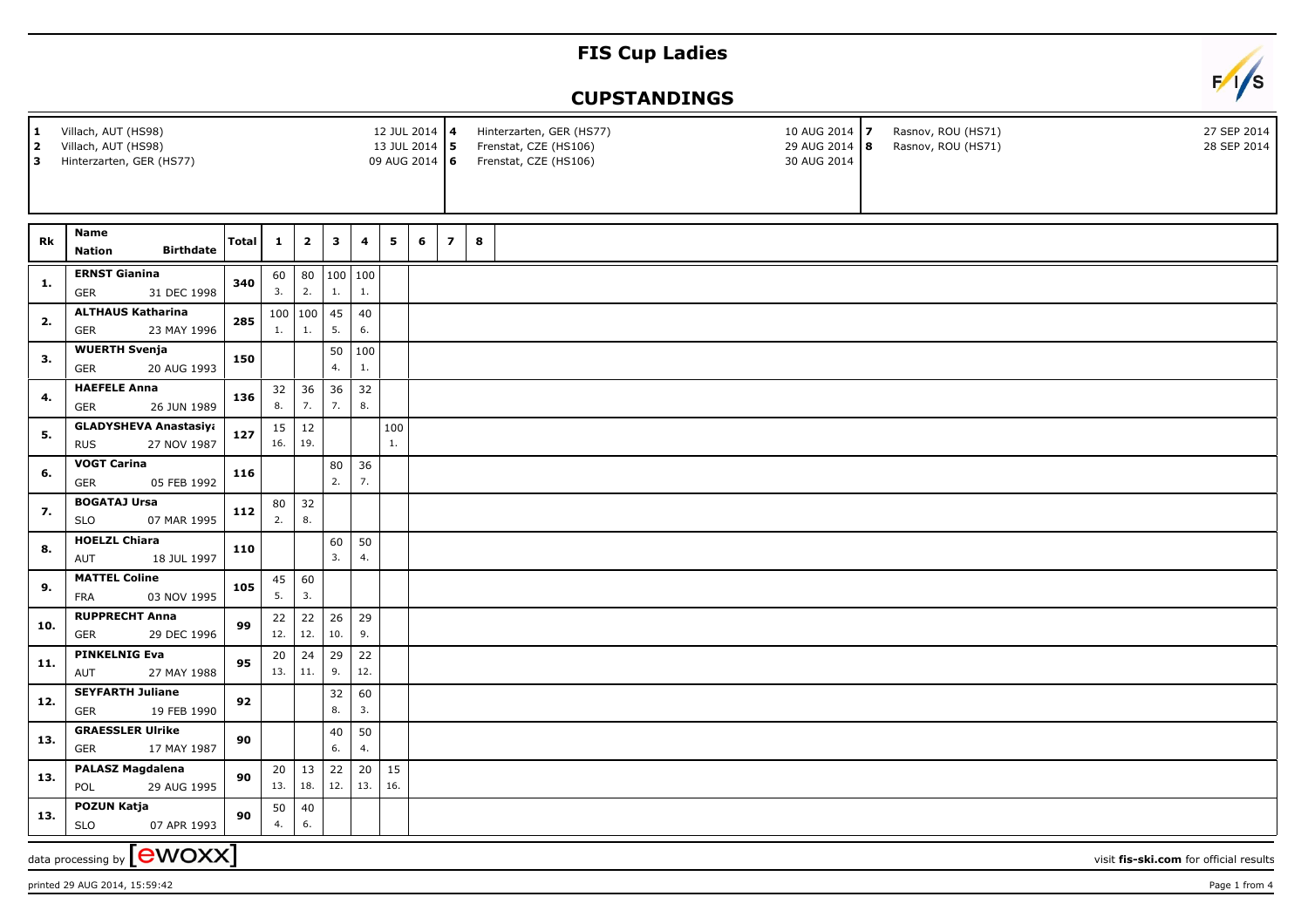| Rk  | <b>Name</b><br><b>Birthdate</b><br>Nation              | Total | $\mathbf{1}$        | $\overline{\mathbf{2}}$ | $\mathbf{3}$ | 4         | 5                   | 6 | $\overline{z}$ | 8 |  |
|-----|--------------------------------------------------------|-------|---------------------|-------------------------|--------------|-----------|---------------------|---|----------------|---|--|
| 16. | <b>TIKHONOVA Sofya</b><br><b>RUS</b><br>16 NOV 1998    | 81    | 36<br>7.            | 45<br>5.                |              |           |                     |   |                |   |  |
| 17. | <b>DOLEZELOVA Michaela</b><br>12 JUL 1994<br>CZE       | 80    |                     |                         |              |           | 80<br>2.            |   |                |   |  |
| 18. | <b>CLAIR Julia</b><br>20 MAR 1994<br>FRA               | 79    | 29<br>9.            | 50<br>4.                |              |           |                     |   |                |   |  |
| 18. | <b>HARALAMBIE Daniela Va</b><br>ROU<br>14 AUG 1997     | 79    | 13<br>18.           | 11<br>20.               | 14<br>17.    | 16.       | $15 \mid 26$<br>10. |   |                |   |  |
| 20. | <b>KUSTOVA Alexandra</b><br><b>RUS</b><br>26 AUG 1998  | 65    |                     | 5<br>26.                |              |           | 60<br>3.            |   |                |   |  |
| 21. | <b>ROGELJ Spela</b><br>08 NOV 1994<br><b>SLO</b>       | 58    | 40<br>6.            | 18<br>14.               |              |           |                     |   |                |   |  |
| 22. | <b>WIEGELE Lisa</b><br>AUT<br>09 MAY 1995              | 57    | 11<br>20.           | 14<br>17.               | 16<br>15.    | 16<br>15. |                     |   |                |   |  |
| 23. | OI Shihori<br><b>JPN</b><br>29 JUN 1999                | 53    | 24<br>11.           | 29<br>9.                |              |           |                     |   |                |   |  |
| 24. | <b>ENGLUND Nita</b><br>10 JUN 1992<br><b>USA</b>       | 50    |                     |                         |              |           | 50<br>4.            |   |                |   |  |
| 25. | <b>REISCH Agnes</b><br>GER<br>11 OCT 1999              | 48    |                     |                         | 24<br>$11.$  | 24<br>11. |                     |   |                |   |  |
| 26. | <b>HAECKERT Melanie</b><br>GER<br>02 SEP 1994          | 46    |                     |                         | 20<br>13.    | 26<br>10. |                     |   |                |   |  |
| 26. | <b>SZWAB Joanna</b><br>17 FEB 1997<br>POL              | 46    |                     |                         | 13<br>18.    | 13<br>18. | 20<br>13.           |   |                |   |  |
| 28. | <b>LUSSI Nina</b><br><b>USA</b><br>29 MAR 1994         | 45    |                     |                         |              |           | 45<br>5.            |   |                |   |  |
| 28. | <b>LEMARE Lea</b><br>FRA<br>21 JUN 1996                | 45    | 16<br>15.           | 29<br>9.                |              |           |                     |   |                |   |  |
| 30. | <b>IWASA Haruka</b><br><b>JPN</b><br>12 APR 1996       | 44    | 26<br>10.           | 18<br>14.               |              |           |                     |   |                |   |  |
| 31. | <b>BLAZKOVA Barbora</b><br>23 SEP 1997<br>CZE          | 40    |                     |                         |              |           | 40<br>6.            |   |                |   |  |
| 31. | <b>TRAMBITAS Andreea Dia</b><br>ROU<br>31 MAY 2000     | 40    | $\mathbf{1}$<br>30. |                         | 12<br>19.    | 11<br>20. | 16<br>15.           |   |                |   |  |
| 33. | <b>NADYMOVA Stefaniya</b><br><b>RUS</b><br>01 DEC 1994 | 37    | 5<br>26.            |                         |              |           | 32<br>8.            |   |                |   |  |
| 34. | <b>WINDMUELLER Sabrina</b><br>SUI<br>13 OCT 1987       | 36    |                     |                         | 18<br>14.    | 18<br>14. |                     |   |                |   |  |

data processing by **CWOXX** visit fis-ski.com for official results

printed 29 AUG 2014, 15:59:42 **Page 2** from 4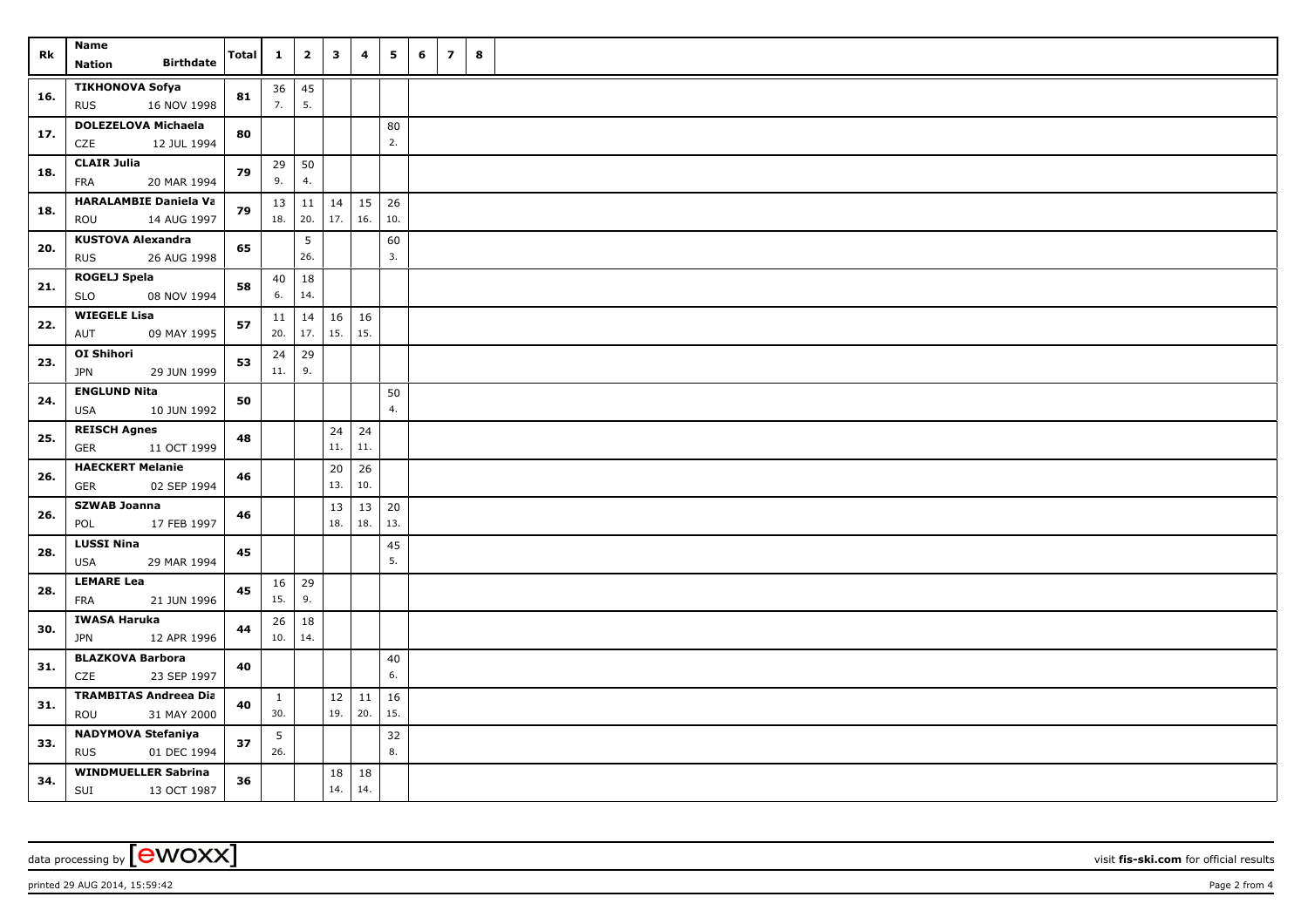| Rk  | <b>Name</b><br>Nation                | <b>Birthdate</b> | Total      | $\mathbf{1}$   | $\overline{\mathbf{2}}$ | $\mathbf{3}$ | 4          | 5         | 6   | $\overline{z}$ | 8 |  |  |
|-----|--------------------------------------|------------------|------------|----------------|-------------------------|--------------|------------|-----------|-----|----------------|---|--|--|
| 34. | <b>INDRACKOVA Karolina</b>           |                  | 36         |                |                         |              |            | 36        |     |                |   |  |  |
|     | CZE                                  | 26 AUG 1997      |            |                |                         |              |            | 7.        |     |                |   |  |  |
| 36. | <b>MARUYAMA Nozomi</b>               |                  | 32         | $12 \mid 20$   |                         |              |            |           |     |                |   |  |  |
|     | <b>JPN</b>                           | 02 JUN 1998      |            | 19.            | 13.                     |              |            |           |     |                |   |  |  |
| 37. | <b>MILITARU Carina Alexan</b>        |                  | 30         | $\overline{7}$ | $\mathbf{1}$            |              |            | 22        |     |                |   |  |  |
|     | ROU                                  | 11 JAN 2001      |            | 24.            | 30.                     |              |            | 12.       |     |                |   |  |  |
| 38. | <b>PUSTKOVA Vladena</b><br>CZE       | 11 JUL 1992      | 29         |                |                         |              |            | 29<br>9.  |     |                |   |  |  |
|     | <b>ZOBEL Veronika</b>                |                  |            |                |                         |              |            |           |     |                |   |  |  |
| 38. | <b>GER</b>                           | 10 NOV 1994      | 29         |                |                         | 15<br>16.    | 14<br> 17. |           |     |                |   |  |  |
|     | <b>IAKOVLEVA Mariia</b>              |                  |            |                | 8                       |              |            | 20        |     |                |   |  |  |
| 40. | <b>RUS</b>                           | 07 JUN 1999      | 28         |                | 23.                     |              |            | 13.       |     |                |   |  |  |
|     | <b>PURKER Claudia</b>                |                  |            |                | 11                      | 15           |            |           |     |                |   |  |  |
| 41. | AUT                                  | 15 JAN 1999      | ${\bf 26}$ | 20.            | 16.                     |              |            |           |     |                |   |  |  |
| 42. | <b>STEFANUTA Bianca Elena</b>        |                  |            | $\overline{2}$ | $\overline{2}$          | $10\,$       | 10         |           |     |                |   |  |  |
|     | ROU                                  | 21 MAY 1998      | 24         | 29.            | 29.                     | 21.          | 21.        |           |     |                |   |  |  |
| 42. | RAJNOCHOVA Michaela                  |                  | 24         |                |                         |              |            | 24        |     |                |   |  |  |
|     | CZE                                  | 30 MAY 1997      |            |                |                         |              |            | 11.       |     |                |   |  |  |
| 44. | SDERZHIKOVA Valentina                |                  | 23         |                |                         | 11           | 12         |           |     |                |   |  |  |
|     | KAZ                                  | 30 JAN 2001      |            |                |                         | 20.          | 19.        |           |     |                |   |  |  |
| 45. | <b>GRUSHINA Daria</b>                |                  | 22         |                | 9<br>22.                |              |            | 13<br>18. |     |                |   |  |  |
|     | <b>RUS</b><br><b>SCHOITSCH Sonja</b> | 26 MAR 1998      |            |                |                         |              |            |           |     |                |   |  |  |
| 46. | AUT                                  | 05 FEB 1997      | 19         | 9<br>22.   21. | 10                      |              |            |           |     |                |   |  |  |
|     | <b>SETO Yuka</b>                     |                  |            | 15             |                         |              |            |           |     |                |   |  |  |
| 47. | <b>JPN</b>                           | 22 FEB 1997      | 15         | 16.            |                         |              |            |           |     |                |   |  |  |
|     | <b>TWARDOSZ Anna</b>                 |                  |            |                |                         |              |            | 14        |     |                |   |  |  |
| 48. | POL                                  | 12 APR 2001      | 14         |                |                         |              |            | 17.       |     |                |   |  |  |
| 49. | <b>PTACKOVA Veronika</b>             |                  |            |                |                         |              |            | 12        |     |                |   |  |  |
|     | CZE                                  | 01 OCT 1998      | 12         |                |                         |              |            | 19.       |     |                |   |  |  |
| 50. | <b>RAJDA Kinga</b>                   |                  | 11         |                |                         |              |            | 11        |     |                |   |  |  |
|     | POL                                  | 22 DEC 2000      |            |                |                         |              |            | 20.       |     |                |   |  |  |
| 51. | <b>MRAKOTOVA Jana</b>                |                  | 10         |                |                         |              |            | 10        |     |                |   |  |  |
|     | CZE                                  | 24 JUL 1999      |            |                |                         |              |            |           | 21. |                |   |  |  |
| 52. | <b>JOITOVA Martina</b>               |                  | 9          |                |                         |              |            | 9         |     |                |   |  |  |
|     | CZE                                  | 04 DEC 1996      |            |                |                         |              |            | 22.       |     |                |   |  |  |
| 52. | <b>VOROS Virag</b><br><b>HUN</b>     | 12 JUL 1999      | 9          |                |                         | 9<br>22.     |            |           |     |                |   |  |  |
|     |                                      |                  |            |                |                         |              |            |           |     |                |   |  |  |